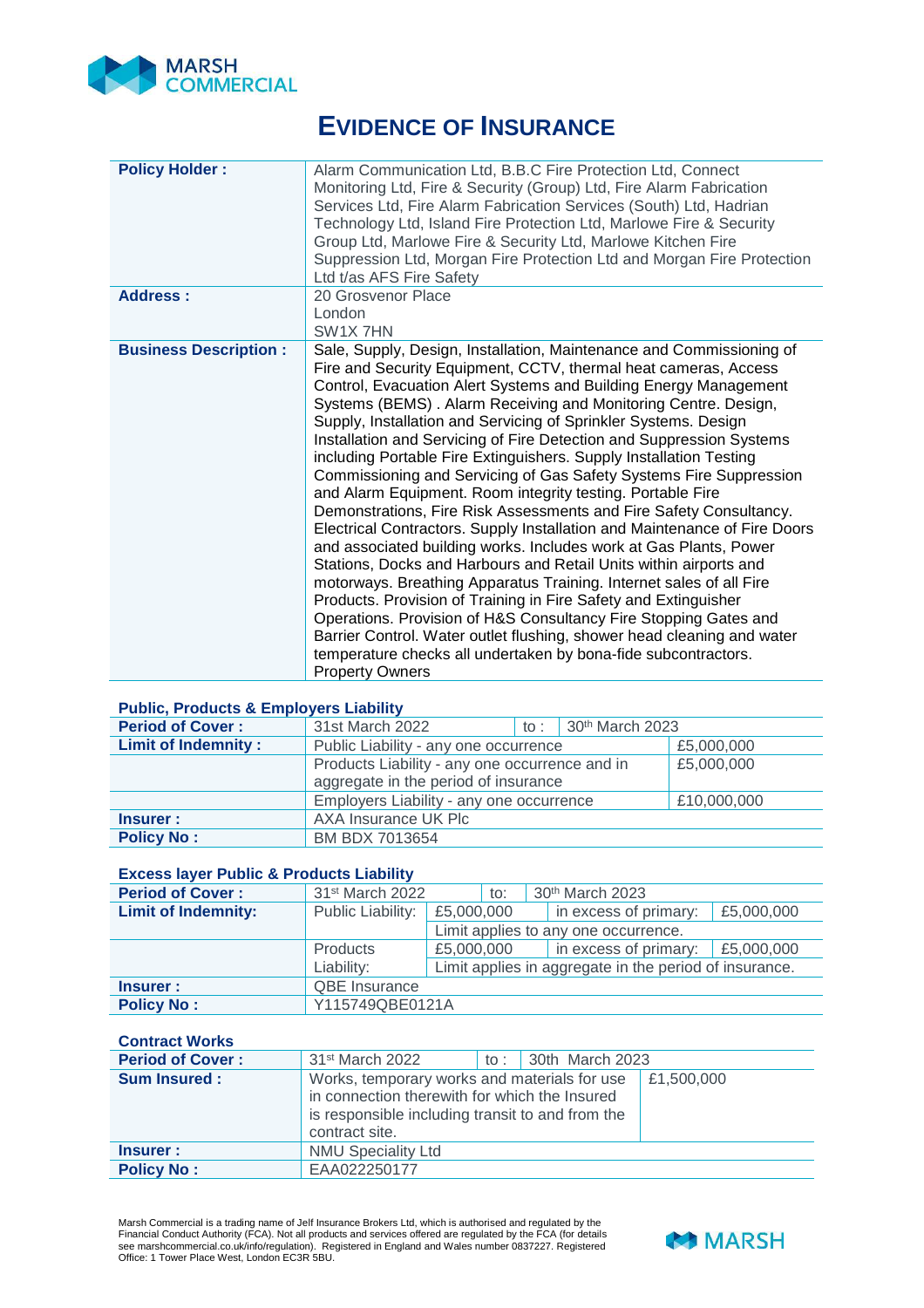

### **Professional Indemnity**

| <b>Period of Cover:</b>    | 31 <sup>st</sup> March 2022 |                      | to: | 30 <sup>th</sup> March 2023 |  |
|----------------------------|-----------------------------|----------------------|-----|-----------------------------|--|
| <b>Limit of Indemnity:</b> | £2,500,000                  | - any one occurrence |     |                             |  |
| Limit of Indemnity -       | £2,500,000                  | - In the aggregate   |     |                             |  |
| <b>Fire Combustibility</b> |                             |                      |     |                             |  |
| <b>Insurer:</b>            | AXA Insurance UK Plc        |                      |     |                             |  |
| <b>Policy No:</b>          | BM BDX 7013654              |                      |     |                             |  |

#### **Excess Professional Indemnity – 1st Layer**

| <b>Period of Cover:</b>    | 31/03/2022                |  | to : | 30/03/2023                         |  |
|----------------------------|---------------------------|--|------|------------------------------------|--|
| <b>Limit of Indemnity:</b> | Any one occurrence        |  |      | £2,500,000 in excess of £2,500,000 |  |
| Insurer:                   | Volante International Ltd |  |      |                                    |  |
| <b>Policy No:</b>          | TBA                       |  |      |                                    |  |

## **Excess Professional Indemnity – 2nd Layer**

| <b>Period of Cover:</b> | 31/03/2022                              | to : |  | 30/03/2023                         |  |
|-------------------------|-----------------------------------------|------|--|------------------------------------|--|
| Limit of Indemnity :    | Any one occurrence                      |      |  | £5,000,000 in excess of £5,000,000 |  |
| Insurer :               | HCC International Insurance Company Plc |      |  |                                    |  |
| <b>Policy No:</b>       | PX20C834428                             |      |  |                                    |  |

#### **Aviation Liability**

| <b>Period of Cover:</b>    | $31st$ March 2022        | to: | 30 <sup>th</sup> March 2023 |  |
|----------------------------|--------------------------|-----|-----------------------------|--|
| <b>Limit of Indemnity:</b> | £50 Million              |     |                             |  |
| Insurer:                   | Chubb via Marsh Aviation |     |                             |  |
| <b>Policy No:</b>          | BO509/AVNPQZZ99725       |     |                             |  |

### **Motor Fleet**

| <b>Period of Cover:</b> | 31 <sup>st</sup> March 2022 | to: | 30th March 2023 |
|-------------------------|-----------------------------|-----|-----------------|
| Cover:                  | Comprehensive               |     |                 |
| Insurer :               | . QBE Insurance             |     |                 |
| <b>Policy No:</b>       | Y139396FLT0121A             |     |                 |

# **Important information**

All policies are subject to terms and conditions as specified in the policy wording and other associated documents.

We have placed the insurance which is the subject of this letter after consultation with the client and based upon the client's instructions only. Terms of coverage, including limits and excess are based upon information provided to us by insurers.

This letter is issued as a matter of information only and confers no right upon a third party other than those provided by the policy. This letter does not amend, extend or alter the coverage afforded by the policies described herein. Notwithstanding any requirement, term or condition of any contract or other document with respect to which this letter may be issued or pertain, the insurance afforded by the policy (policies) described herein is subject to all terms, conditions, limitations, exclusions and cancellation provisions and may also be subject to warranties. Limits shown may have been reduced by paid claims.

We express no view and assume no liability with respect to the solvency or future ability to pay of any of the insurance companies which have issued the insurance(s).